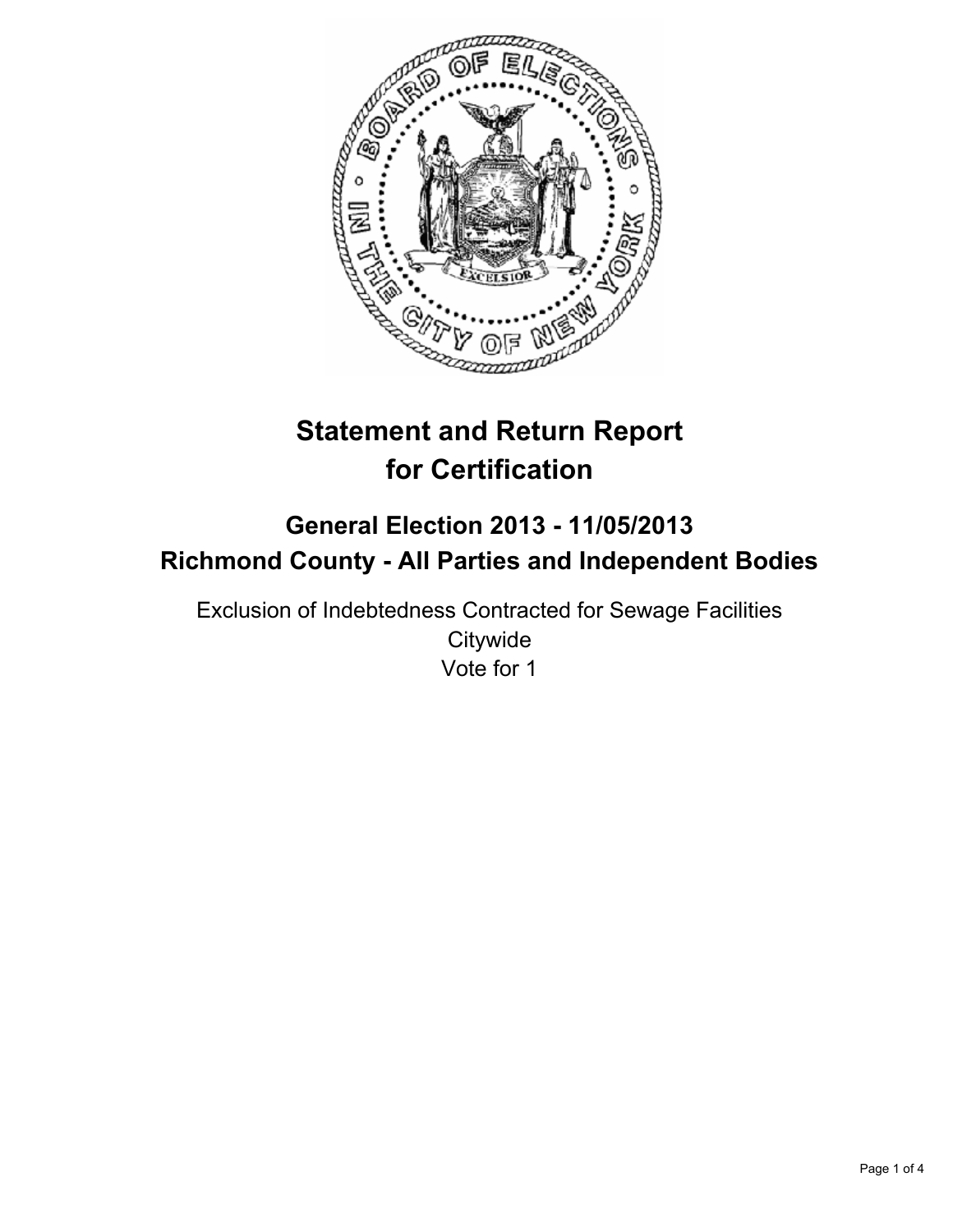

#### **Assembly District 61**

| <b>PUBLIC COUNTER</b>                                    | 18,075 |
|----------------------------------------------------------|--------|
| <b>EMERGENCY</b>                                         | 0      |
| ABSENTEE/MILITARY                                        | 988    |
| <b>FEDERAL</b>                                           | 0      |
| SPECIAL PRESIDENTIAL                                     | 0      |
| AFFIDAVIT                                                | 160    |
| <b>Total Ballots</b>                                     | 19,223 |
| Less - Inapplicable Federal/Special Presidential Ballots | 0      |
| <b>Total Applicable Ballots</b>                          | 19,223 |
| <b>YES</b>                                               | 8,503  |
| <b>NO</b>                                                | 5,190  |
| <b>Total Votes</b>                                       | 13,693 |
| Unrecorded                                               | 5,530  |

### **Assembly District 62**

| PUBLIC COUNTER                                           | 21,122 |
|----------------------------------------------------------|--------|
| <b>EMERGENCY</b>                                         | 2      |
| ABSENTEE/MILITARY                                        | 762    |
| <b>FEDERAL</b>                                           | 0      |
| <b>SPECIAL PRESIDENTIAL</b>                              | 0      |
| AFFIDAVIT                                                | 107    |
| <b>Total Ballots</b>                                     | 21,993 |
| Less - Inapplicable Federal/Special Presidential Ballots | 0      |
| <b>Total Applicable Ballots</b>                          | 21,993 |
| <b>YES</b>                                               | 8,893  |
| <b>NO</b>                                                | 7,639  |
| <b>Total Votes</b>                                       | 16,532 |
| Unrecorded                                               | 5.461  |

### **Assembly District 63**

| PUBLIC COUNTER                                           | 18,664 |
|----------------------------------------------------------|--------|
| <b>EMERGENCY</b>                                         | 3      |
| ABSENTEE/MILITARY                                        | 937    |
| <b>FEDERAL</b>                                           | 0      |
| SPECIAL PRESIDENTIAL                                     | 0      |
| AFFIDAVIT                                                | 101    |
| <b>Total Ballots</b>                                     | 19,705 |
| Less - Inapplicable Federal/Special Presidential Ballots | 0      |
| <b>Total Applicable Ballots</b>                          | 19,705 |
| <b>YES</b>                                               | 8,124  |
| <b>NO</b>                                                | 6,042  |
| <b>Total Votes</b>                                       | 14,166 |
| Unrecorded                                               | 5,539  |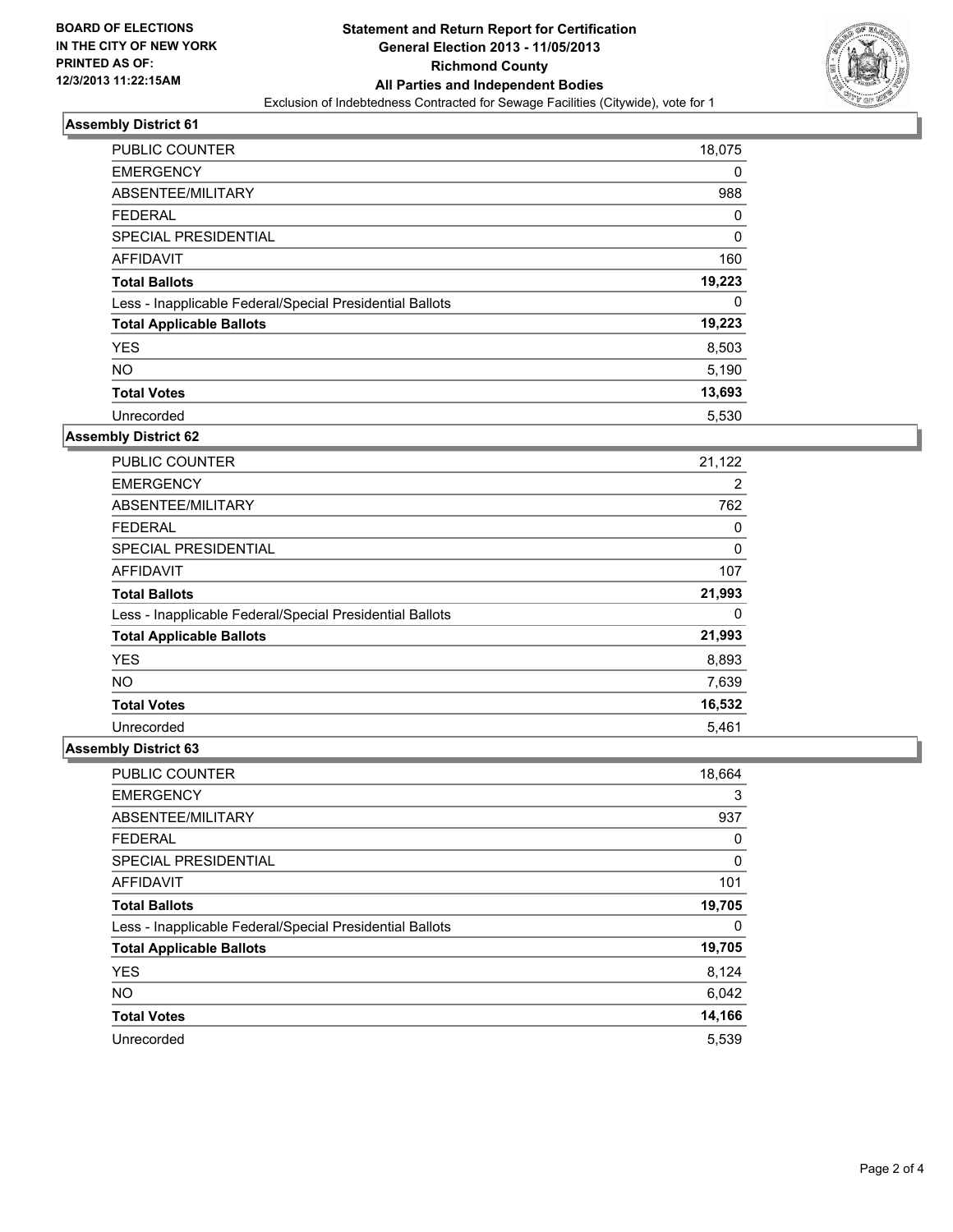

### **Assembly District 64**

| <b>PUBLIC COUNTER</b>                                    | 14,258 |
|----------------------------------------------------------|--------|
| <b>EMERGENCY</b>                                         | 2      |
| ABSENTEE/MILITARY                                        | 755    |
| <b>FEDERAL</b>                                           | 0      |
| SPECIAL PRESIDENTIAL                                     | 0      |
| <b>AFFIDAVIT</b>                                         | 79     |
| <b>Total Ballots</b>                                     | 15,094 |
| Less - Inapplicable Federal/Special Presidential Ballots | 0      |
| <b>Total Applicable Ballots</b>                          | 15,094 |
| <b>YES</b>                                               | 6,193  |
| <b>NO</b>                                                | 4,676  |
| <b>Total Votes</b>                                       | 10,869 |
| Unrecorded                                               | 4,225  |